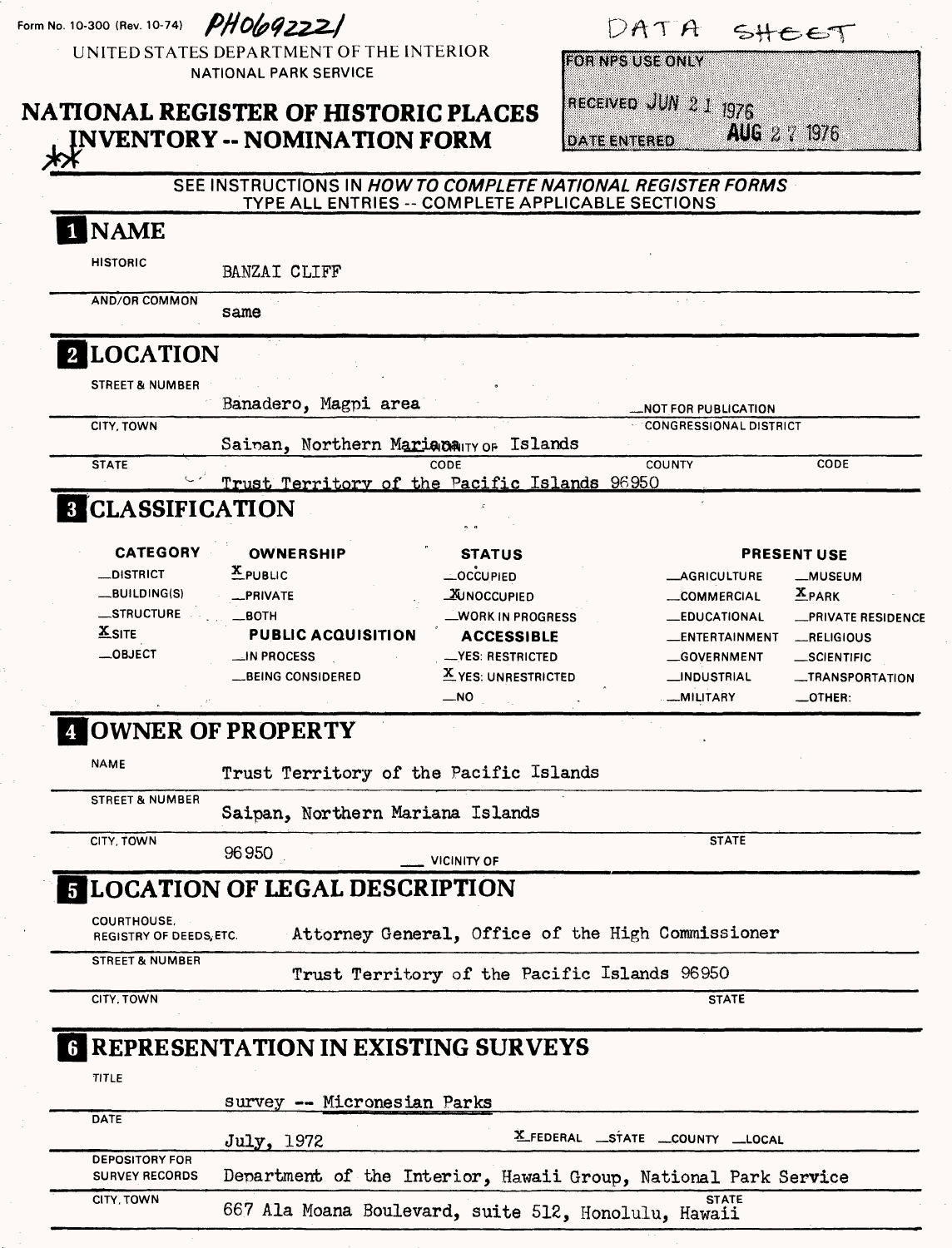

| <b>X</b> EXCELLENT |
|--------------------|
| __GOOD             |
| —FAIR              |

| <b>EXCELLENT</b> | <b>LLDETERIORATED</b> |
|------------------|-----------------------|
| __GOOD           | <b>RUINS</b>          |
| —FAIR            | <b>__UNEXPOSED</b>    |

**CONDITION CHECK ONE CHECK ONE**

LUNALTERED **X**ORIGINAL SITE **—GOOD \_RUINS ^ALTERED —MOVED DATE.**

DESCRIBE THE PRESENT AND ORIGINAL (IF KNOWN) PHYSICAL APPEARANCE

Banzai Cliff is located at the extreme northern tip of Saipan Island on the edge of the Banadero platform. The cliff consists of a deep drop of approximately one hundred twenty  $(120)$  to one hundred fifty  $(150)$ feet to the ocean below. The cliff face is concave; it is bordered by two points of land jutting out into the ocean--Puntan Sabaneta on the west and Puntan Lagua Katan on the east.

The cliff face has remained basically unchanged, excepting a certain amount of natural erosion caused by the constant action of the waves below.. The top of the cliff has been developed for tourism purposes. A gravel-coated marking area has been constructed. Two peace memorials have been erected through the cooperative efforts of the Trust Territory of the Pacific Islands Government and various Japanese government interests. One memorial is a small Buddhist shrine and the other is a larger monument representing a mother and child kneeling in nrayer at the edge of the cliff. A gravel and concrete walkway leading to an overlook noint on the edge of the cliff is also present. A guardrail has been constructed to protect this overlook.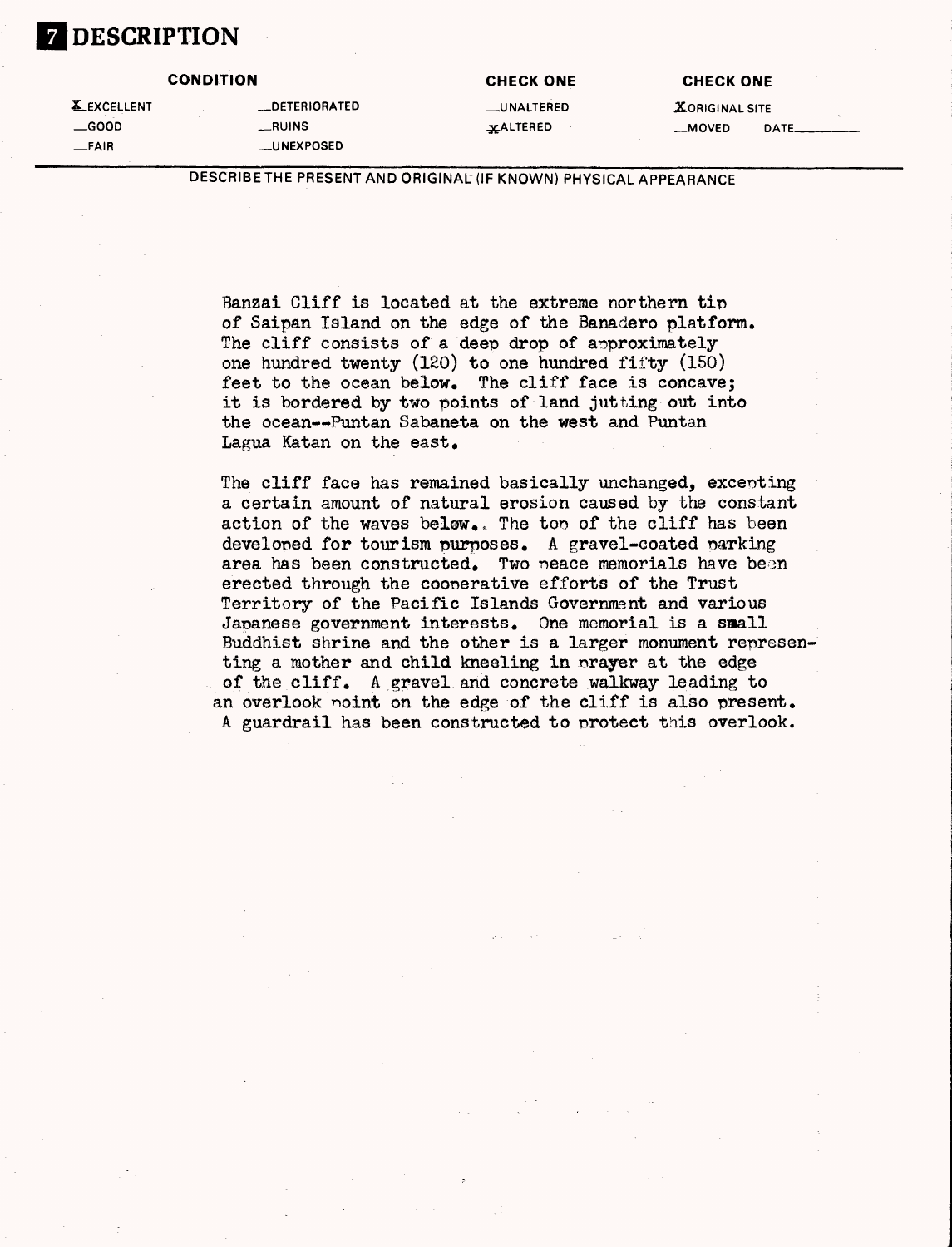## *\m* **SIGNIFICANCE**

| <b>PERIOD</b>                                                                                                | ٠.                                                                                                                                            | AREAS OF SIGNIFICANCE -- CHECK AND JUSTIFY BELOW                                                                                                          |                                                                                                                                   |                                                                                                                                            |
|--------------------------------------------------------------------------------------------------------------|-----------------------------------------------------------------------------------------------------------------------------------------------|-----------------------------------------------------------------------------------------------------------------------------------------------------------|-----------------------------------------------------------------------------------------------------------------------------------|--------------------------------------------------------------------------------------------------------------------------------------------|
| $R$ PREHISTORIC<br>$-1400-1499$<br>$-1500-1599$<br>$-1600-1699$<br>$-1700-1799$<br>$-1800-1899$<br>$\_X1900$ | <b>ARCHEOLOGY-PREHISTORIC</b><br>_ARCHEOLOGY-HISTORIC<br><b>_AGRICULTURE</b><br><b>_ARCHITECTURE</b><br>$\_ART$<br>COMMERCE<br>COMMUNICATIONS | COMMUNITY PLANNING<br>CONSERVATION<br><b>ECONOMICS</b><br><b>LEDUCATION</b><br>_ENGINEERING<br>__EXPLORATION/SETTLEMENT<br>__INDUSTRY<br>$\Box$ INVENTION | LANDSCAPE ARCHITECTURE<br>$\equiv$ LAW<br><b>LITERATURE</b><br><b>X</b> MILITARY<br>_MUSIC<br>_PHILOSOPHY<br>-POLITICS/GOVERNMENT | $$ RELIGION<br>$\equiv$ SCIENCE<br>__SCULPTURE<br><b>X</b> SOCIAL/HUMANITARIAN<br>$\equiv$ THEATER<br>__TRANSPORTATION<br>_OTHER (SPECIFY) |
| <b>SPECIFIC DATES</b>                                                                                        | 1944<br>July,                                                                                                                                 | <b>BUILDER/ARCHITECT</b>                                                                                                                                  |                                                                                                                                   |                                                                                                                                            |

STATEMENT OF SIGNIFICANCE

Banzai Cliff is one of two sites where, during the World War Two American invasion of Saipan, hundreds of Japanese civilian and military personel ehose to die by throwing themselves over the edge of the cliff rather than to face surrender to the American forces. The mass suicides occurred during the last week of the American invasion, when all hope for the Japanese defense of the island had disappeared.

The exact number of deaths which occurred at Banzai Cliff is unknown. In spite of the American military's attempts to convince the Japanese to surrender, the number of those who chose to jump--men, women and children--is very large. Accounts of survivors of Banzai Cliff have been found. Some who survived the drop to the ocean were rescued by American ships waiting below. Most of those who jumned, however, did not survive. Many of the bodies were never recovered from the rocks and waves at the base of the cliff.